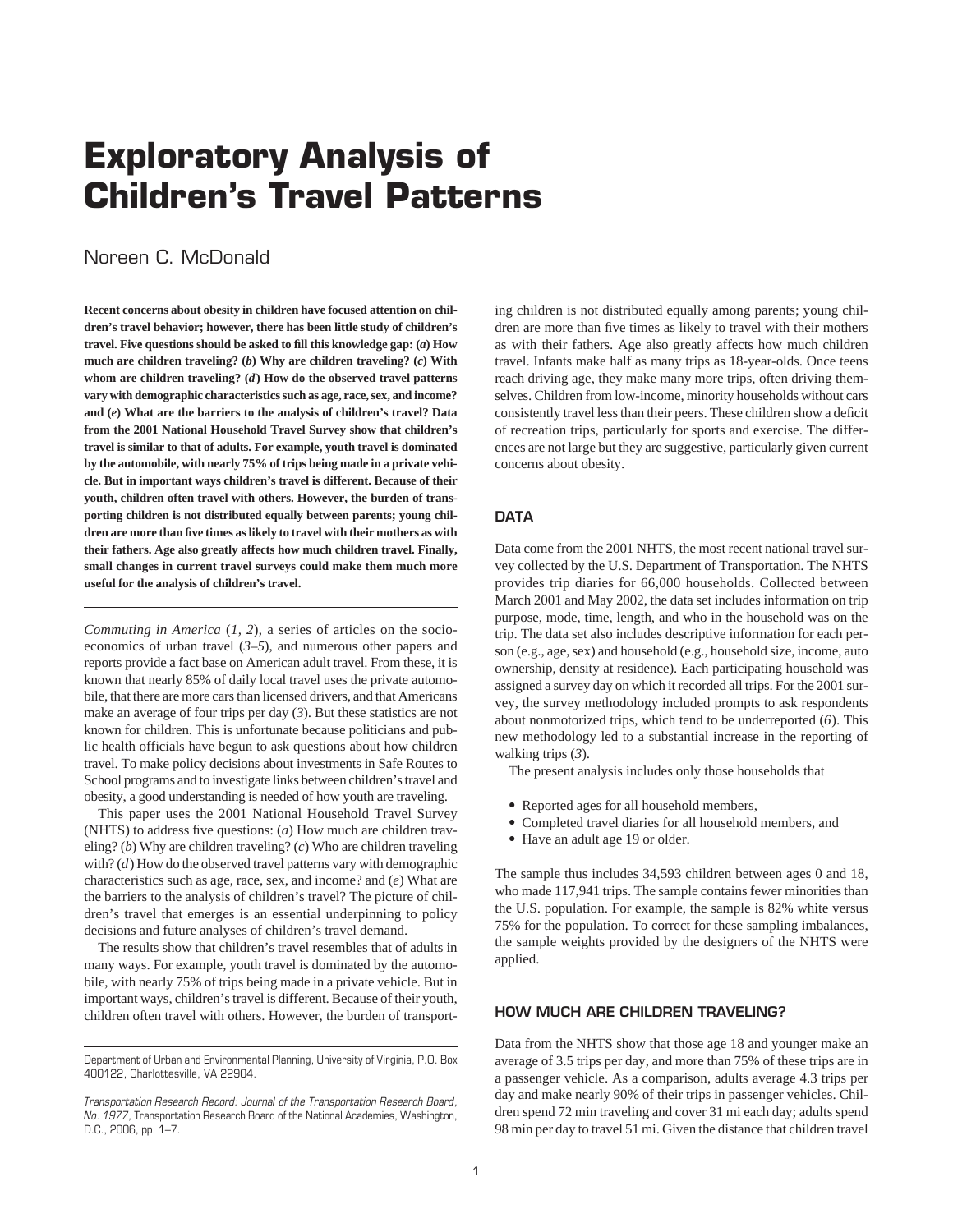

**FIGURE 1 Average number of trips per day by age and mode.**

each day, it is not surprising that 2.7 of these trips are by auto. The second most common mode is walking, accounting for 12% of trips. For trips of less than a half mile, walking has a 42% mode share. School buses are also an important mode for children. However, they are not the dominant mode for school travel; most children get to school in cars. Bikes do not account for much children's travel. The overall bike mode share is only 0.8% overall, rising to 2% for trips of less than 1 mi.

As children mature and other travel options become available, they make more trips. Babies and toddlers have depressed trip rates because they are not able to travel by themselves (Figure 1). Between ages 3 and 12, trip making is relatively constant, but there is some variation. Young teenagers (ages 13 to 15) have slightly depressed trip rates because they make fewer automobile trips. Rather than being an indicator of decreased mobility, this may represent increased independence for children. For example, trip rates for young teenagers may decline because they are allowed to stay in the house by themselves rather than required to accompany parents on all trips.

Once youth reach driving age, their behavior changes dramatically. These teens travel more because they have access to cars. In fact, 69% of teens ages 16 to 18 have driver's licenses, and 40% report being the primary driver of a household vehicle. This means that 16- to 18-yearolds drive themselves on nearly half their trips. This newfound automobility leads to a 40% decline in the average number of walk trips and a 33% decline in the average number of school bus trips. The extra trips these teens make are to work and for socializing. Increased auto accessibility leading to lower travel impedances for parents and children explains some of this increase in travel.

# **WHY ARE CHILDREN TRAVELING?**

School, shopping, and socializing with friends or relatives are the most common trip purposes. However, children's travel varies substantially from weekday to weekend and between the school year and summer. Figure 2 shows this variability for the major trip purposes and total trips per day. On school days, children make 1.3 trips to and from school (1.6 if only children age 5 and older are included). In the summer and on weekends, shopping, socializing, and going out to eat are more important activities. Unfortunately, with many trip purposes,



**FIGURE 2 Average number of trips per day by trip purpose and season. Purpose is based on reason person traveled to destination unless destination is home; in that case, trip purpose is reason person traveled to origin.**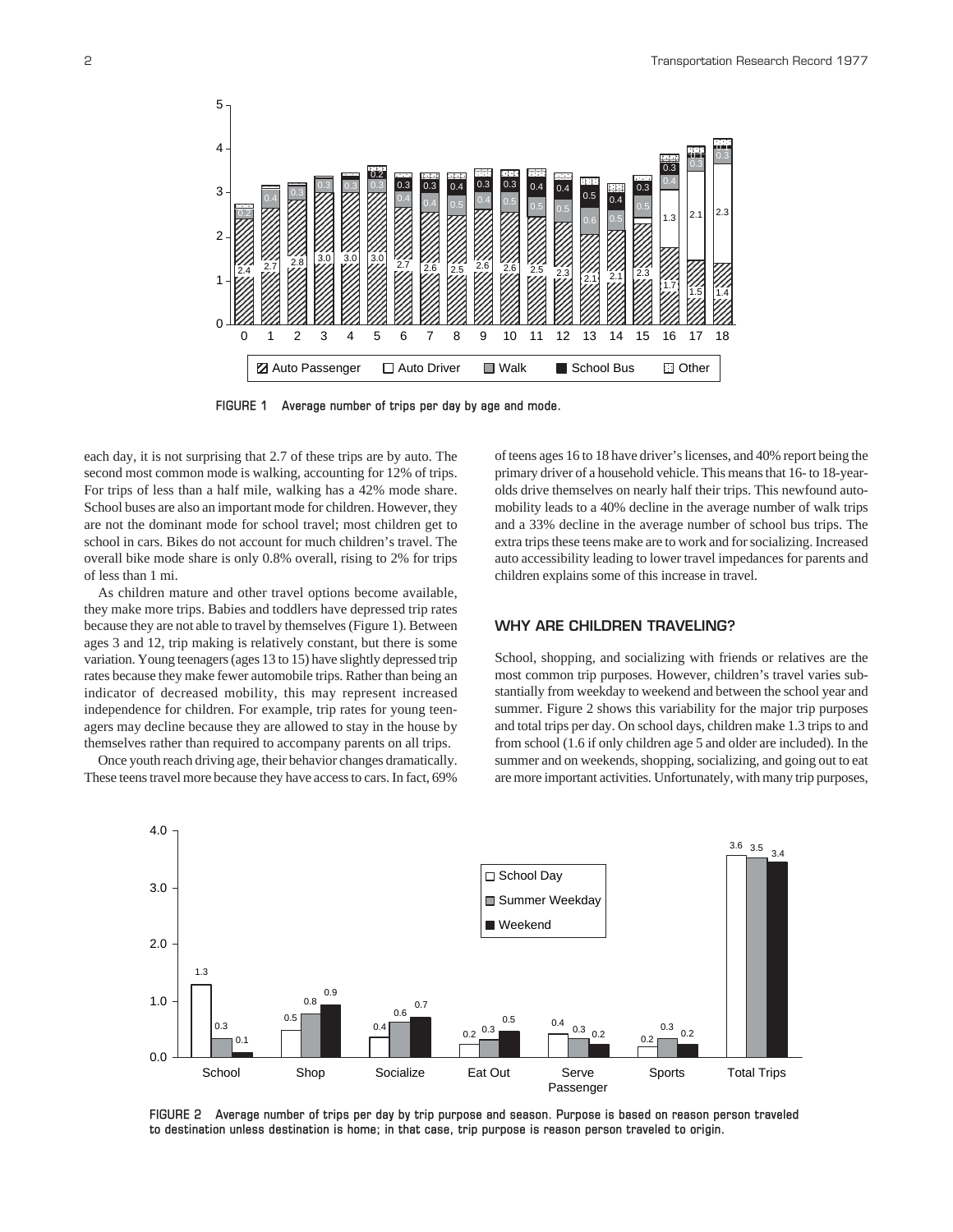| Mode       | School   | Shop     | Socialize | Meals    | Sports–Exercise | Total |
|------------|----------|----------|-----------|----------|-----------------|-------|
| Auto       | 54       | 90       | 73        | 93       | 57              | 77    |
| School bus | 30       | $\theta$ |           | $\Omega$ |                 | 7     |
| Walk       | 13       | 8        | 20        | 5        | 27              | 12    |
| Bike       |          |          | 4         | $\Omega$ | 12              | 2     |
| Transit    | 2        |          |           |          | $\Omega$        |       |
| Other      | $\theta$ | $\theta$ |           | $\Omega$ | 2               |       |
| Total      | 100      | 100      | 100       | 100      | 100             | 100   |

**TABLE 1 Mode Split by Trip Purpose**

NOTE: Columns may not total 100 because of rounding.

it is not possible to distinguish whether the trip was for the child or for the household. For example, shopping trips to buy the child new sneakers and trips to the grocery store are coded with the same trip purpose. Serve-passenger trips indicate the child accompanied a sibling or parent.

There is also substantial variation in travel mode by trip purpose. Whereas the automobile accounts for the majority of trips by all trip purposes, its level of dominance varies greatly by trip purpose (Table 1). For example, 54% of children use cars for school trips, versus nearly 90% for shopping. Instead, children rely much more heavily on school buses and walking to get to school. Walking is also important for trips to hang out with or visit friends and play sports; these are trips for which children are likely to travel without an adult.

#### **WITH WHOM ARE CHILDREN TRAVELING?**

Who children travel with, particularly if they travel alone, reflects their age and maturity level. Babies make nearly all their trips with parents; 18-year-olds make fewer than a quarter of their trips with parents (Figure 3). The proportion of children traveling alone begins to grow when children enter school, largely because of walking trips to school, and continues to increase as youth age. The increased number of trips taken alone when children reach age 16 reflects their high levels of automobile access and that they can now drive themselves. Trips with people outside the household increase once children enter school, largely because this category includes school bus trips. In the teen years, trips with persons outside one's household make up at least one-quarter of trips. These numbers probably reflect teens driving each other. However, because the NHTS does not report any information for travelers who are not members of the household, it is impossible to be certain.

Several researchers have suggested normative reasons for paying particular attention to how much children travel by themselves or with peers. First, independent travel presents a way for children to learn about their communities (*7–9*). Southworth promoted this view by noting that "before the automobile children were relatively free to explore their whole community, but today most urban and suburban children grow and learn in virtual isolation from vital processes of society" (*10*). Tranter echoed this position: "Independent mobility is important for children's own personal, intellectual and psychological development and for allowing them to get to know their own neighbourhood and community" (*11*).



FIGURE 3 Children's travel companions by age (HH = household).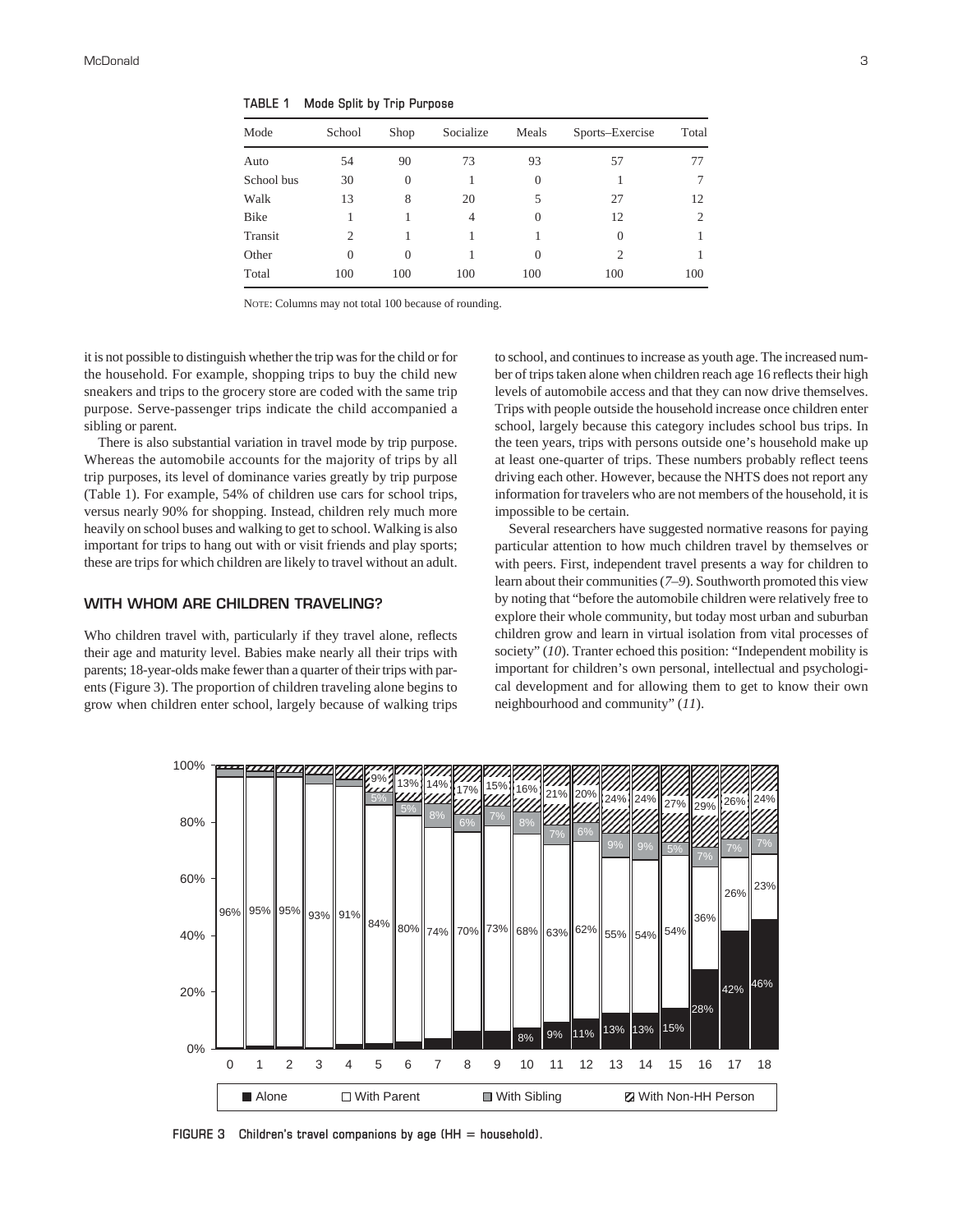Hillman et al. showed that English schoolchildren had less travel freedom in 1990 than in 1971 (*7*). For example, 50% of schoolchildren ages 6 to 11 were allowed to ride buses alone in 1971, whereas only 14% were allowed to do so in 1990. The authors noted that the largest declines in independent mobility affected the youngest children. The authors asserted that these changes affected mode shares for the school trip. In 1990, more students were driven at the expense of walking trips.

When children travel with a parent, it is usually with the mother. In fact, the gap between trips taken with mothers and with fathers is quite striking (Figure 4). In intact households, children age 5 and younger make 50% of their trips with their mothers and 10% with their fathers. (Trips for which both the mother and the father are present are classified separately and are not shown here.) This gap equates to children making about one more trip a day with their mothers than with their fathers. As children mature, they make proportionately fewer trips with their mothers and the gap narrows; the proportion of trips taken with fathers hardly varies with age. Children's increasing maturity allows them to travel by themselves or with friends, that is, to meet some of their own travel needs. At the same time, parents may feel more comfortable leaving the child alone in the house and not require the child to come on each trip.

Three factors likely account for the observed gap in children's travel with mothers and fathers: (*a*) mothers earn less and therefore have a lower value of time, which makes economically efficient for them to take responsibility for children's travel; (*b*) mothers work fewer hours and therefore are more available to transport children and must take children on more of their own trips; and (*c*) gender roles give mothers more responsibility for children's travel regardless of their income or availability. Controlling for the effects of hours worked and personal income is necessary to directly test this hypothesis. Unfortunately the NHTS does not collect these data. However, it does collect parental work status (full time, part time), occupation, and education, which can serve as proxies.

In all intact households, children make 36% of their trips with mothers and 11% with fathers (Table 2). Controlling for parental availability shows that when both parents are full-time workers, the differential drops to 16 percentage points. In households in which both parents are college educated and have managerial or professional jobs, the differential drops slightly to 13 percentage points. These numbers suggest mothers are more likely to make trips with their children because in many households they work less and earn less. However, a large number of the observed differences are un-

**TABLE 2 Children's Trips Versus Parental Status**

|                                      | % of Children's Trips |              |            |  |
|--------------------------------------|-----------------------|--------------|------------|--|
| Household Type                       | With Mothers          | With Fathers | Difference |  |
| Intact                               | 36                    | 11           | 25         |  |
| Full-time workers                    | 30                    | 14           | 16         |  |
| Management-professional<br>w/college | 30                    | 17           | 13         |  |

explained by work status, occupation, and education, which suggests that gender roles influence mothers' responsibility for children's travel.

Across all trip purposes, children make a higher proportion of trips with mothers than with fathers. However, the gap is largest for serve-passenger and shopping trips and lowest for sports trips (Table 3). Previous research found that mothers make more trips for household-sustaining purposes (*12*). Therefore, it is not surprising that these are the trip purposes with the biggest gaps. Two factors affect this: mothers are more likely to have responsibility for meeting children's travel needs, and children make more go-along trips with mothers and those trips on which mothers take them are for household-sustaining purposes, such as shopping.

# **HOW DO TRAVEL PATTERNS VARY WITH DEMOGRAPHIC CHARACTERISTICS?**

Previous research on adult and children's travel suggests there is important variation by sociodemographic characteristics in the described patterns. For adults, it is known that men travel differently from women; the same might be expected for children. It is also clear that economic status is correlated with the quality and availability of travel options, such as auto ownership. This section considers how travel patterns vary by race, sex, income, auto ownership, and household structure.

#### **Race**

0% 10% 20% 30% 40% 50% 60% 0 2 4 6 8 10 12 14 16 18 **Age** With Mother With Father

Trip rates vary by race and ethnicity. White children make the most trips (3.7); black children make the fewest (3.1) (Table 4). The racial

**FIGURE 4 Children's percentage of trips with mothers and fathers in intact households, by age.**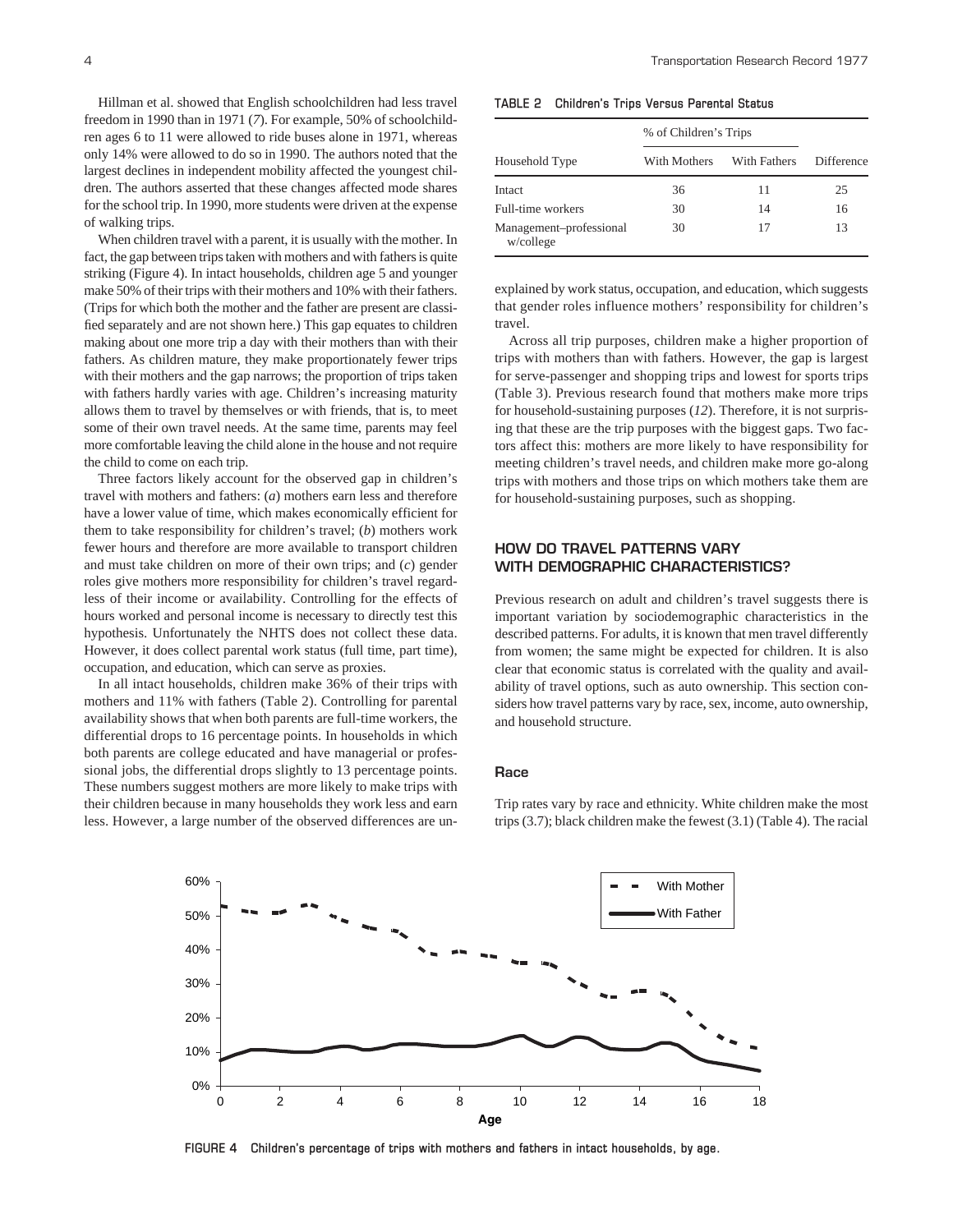**TABLE 3 Children's Travel Companions by Trip Purpose**

| <b>Travel Companions</b> | School | Shop | Socialize | Serve Passenger | Meals | <b>Sports</b> |
|--------------------------|--------|------|-----------|-----------------|-------|---------------|
| Family                   | 3      | 24   | 17        | 12              | 33    | 12            |
| Mother                   | 29     | 47   | 28        | 57              | 31    | 33            |
| Father                   | 8      | 11   | 7         | 12              | 10    | 14            |
| Siblings                 | 6      | 3    | 9         | 5               | 5     | 10            |
| Alone                    | 44     | 6    | 20        | 5               | 6     | 17            |
| Other                    | 11     | 9    | 18        | 9               | 15    | 14            |
| Total                    | 100    | 100  | 100       | 100             | 100   | 100           |

NOTE: Columns may not total 100 because of rounding.

**TABLE 4 Average Number of Trips by Race and Income**

|              | Income  |            |        |     |
|--------------|---------|------------|--------|-----|
| Race         | $0-30K$ | $30 - 60K$ | $60K+$ | All |
| White        | 3.4     | 3.6        | 3.8    | 3.7 |
| Hispanic     | 3.2     | 3.5        | 3.6    | 3.3 |
| <b>Black</b> | 3.0     | 3.2        | 3.4    | 3.1 |
| Asian        | 2.5     | 2.8        | 3.7    | 3.2 |
| Multi        | 3.1     | 3.3        | 3.3    | 3.2 |
| All          | 3.2     | 3.5        | 3.7    | 3.5 |

variation is moderated by household income level. Children from households with incomes under \$30,000 show stronger racial variation than children from households with incomes above \$60,000. Social and recreation trips account for 75% of the overall difference in trip rates between whites and nonwhites. Within the category of social and recreation, nonwhites made fewer sports and exercise, socializing, and dining-out trips (Figure 5). For example, whites made 0.3 sports and exercise trips compared to 0.2 for nonwhites. This difference is small but statistically significant.

#### **Income**

Household characteristics determine the resources available and the rules that govern travel for children. Youth from households with incomes above \$80,000 take 19% more trips, spend 9% less time trav-

eling, and cover 36% more miles than children from households with incomes below \$20,000 (Table 5). This suggests the children from low-income households may be forgoing some activities, particularly for recreation. In fact, differing numbers of social and recreation trips account for almost all the variation in trip rates between the highest and lowest income groups.

Within the category of social and recreation trips, the biggest differences are for sports and exercise trips [analysis of variance (ANOVA)  $F$ -test = 36.85,  $p < 0.01$ ] and going out for meals (ANOVA  $F$ -test = 30.11,  $p < 0.01$ ). Children from households earning more than \$80,000 make more than double the number of sports and exercise trips and nearly double the number of trips for meals eaten outside the home as do their peers from the lowest-income homes (less than \$20,000). It is not surprising that wealthier households eat out more. But given the current concern about childhood obesity, the lower levels of sports and exercise trips for low-income households may be problematic. The difference in trip rates for sports may simply reflect that upper-income children are more likely to be involved in organized sports and that these activities are easier to report in a survey than unstructured after-school and weekend play activities. However, these findings highlight the need for further exploration of the links between physical activity and socioeconomic status (*13*).

#### **Auto Availability**

Given the importance of auto travel in explaining the travel differential between poor and rich children, analysis of household auto availability is the obvious next step. As Figure 6 shows, auto availability, defined as the ratio of vehicles to drivers, strongly correlates with trip



**FIGURE 5 Racial differences in social and recreational trip rates.**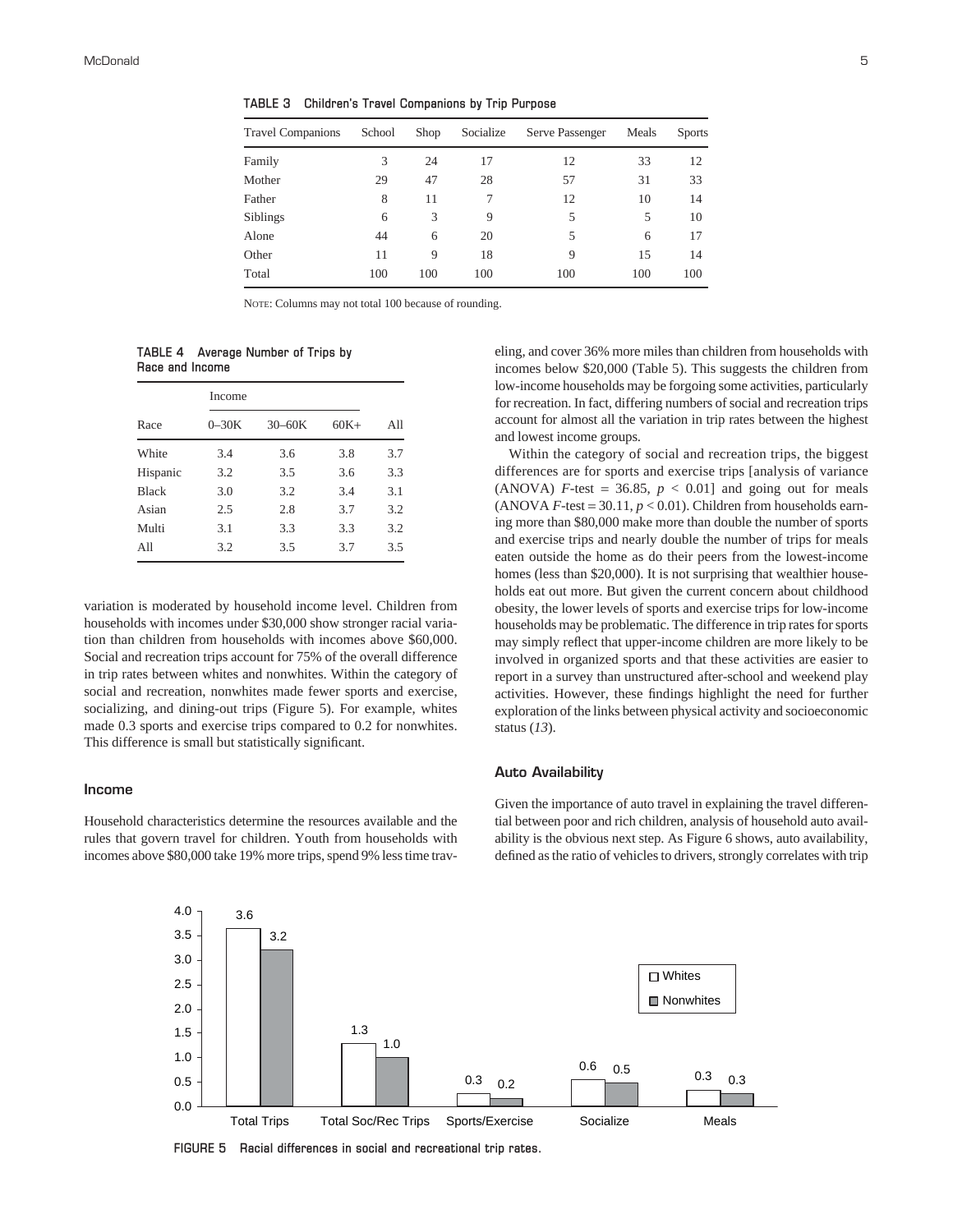**TABLE 5 Variation in Trip Rates by Household Income**

|                                      | Income  |            |            |            |         |
|--------------------------------------|---------|------------|------------|------------|---------|
|                                      | $0-20K$ | $20 - 40K$ | $40 - 60K$ | $60 - 80K$ | $80K +$ |
| Trips per day                        | 3.1     | 3.3        | 3.6        | 3.7        | 3.7     |
| Travel time per day<br>(minutes)     | 77      | 74         | 71         | 70         | 70      |
| Distance traveled<br>per day (miles) | 25      | 29         | 32         | 31         | 34      |
| Walk trips per day                   | 0.6     | 0.5        | 0.4        | 0.4        | 0.3     |
| Auto trips per day                   | 2.2     | 2.5        | 2.8        | 3.0        | 3.1     |
| Social/rec trips<br>per day          | 0.9     | 1.1        | 1.2.       | 1.2.       | 14      |

making. The most critical differences in behavior occur between zero-vehicle households and all others. Children in households with cars make 0.8 trip per day more than those without cars, but they travel nearly 9 min less each day. As auto availability increases, children make more car trips.

#### **Household Structure**

Research on the travel patterns of single and married parents has found that single mothers travel differently from either married women or single fathers (*14–17*). Single mothers' travel patterns tend to be less complex and have fewer linked and chauffeured trips than those of married women. Rosenbloom speculated that their travel patterns are "less responsive to the needs of children or household than those of married mothers, perhaps because they face more constraints with fewer alternatives" (*14*). Underlying this research has been a concern that the travel problems of single mothers may become the travel problems of their children. At first glance, the NHTS data appear to show that children of single parents—men or women—do travel less than their peers from intact households. Children in singleparent households make fewer automobile trips (2.4 versus 2.8 for children in two-adult households) and are less likely to travel by car when they do make trips (67% by auto versus 75% for children in two-adult households).

However, deeper analysis reveals that household auto ownership strongly affects the relationship between number of adults and children's travel. After accounting for auto ownership, it was found that children of single parents make more trips than their counterparts (Table 6). Unfortunately, it is difficult to know if all this travel is for the child's benefit or if it amounts to "babysitting on the go." Kostyniuk et al. showed that after controlling for auto ownership, single parents did travel more than married parents (*15*). It is likely that their children are accompanying them on many of these trips. To investigate this issue fully, surveys must probe deeper into why the trip is being made and for whose benefit.

# **BARRIERS TO ANALYSIS OF CHILDREN'S TRAVEL**

To make informed policy decisions, researchers, elected officials, and advocates need a detailed picture of how children are traveling. The NHTS provides a great start on this but it lacks several critical pieces of information. One important piece of information is whether the trip was made for the child's direct benefit. Children travel for two reasons. First, just as adults do, they want to reach activities like school and afterschool programs. But children also travel because their parents are traveling. They may be accompanying parents to spend time together or because no other form of babysitting is available. Having a way to distinguish trips taken for the child's benefit, for the household's benefit (such as grocery shopping), and for babysitting would make analysis of trip rates more useful.

Many researchers have identified trips taken without adults, that is, independently, as a critical feature of children's travel and development (*7, 8, 10, 11*). In the current data set, it is not possible to fully estimate independent travel. Trips taken with peers are indistinguishable from trips taken with nonhousehold adults. This makes it difficult to describe children's independent travel fully and also causes difficulties in studying how nonhousehold adults share responsibilities for children's travel through carpools and newer arrangements, such as walking school buses. Adding questions to future



**FIGURE 6 Average trips per day by car availability and mode.**